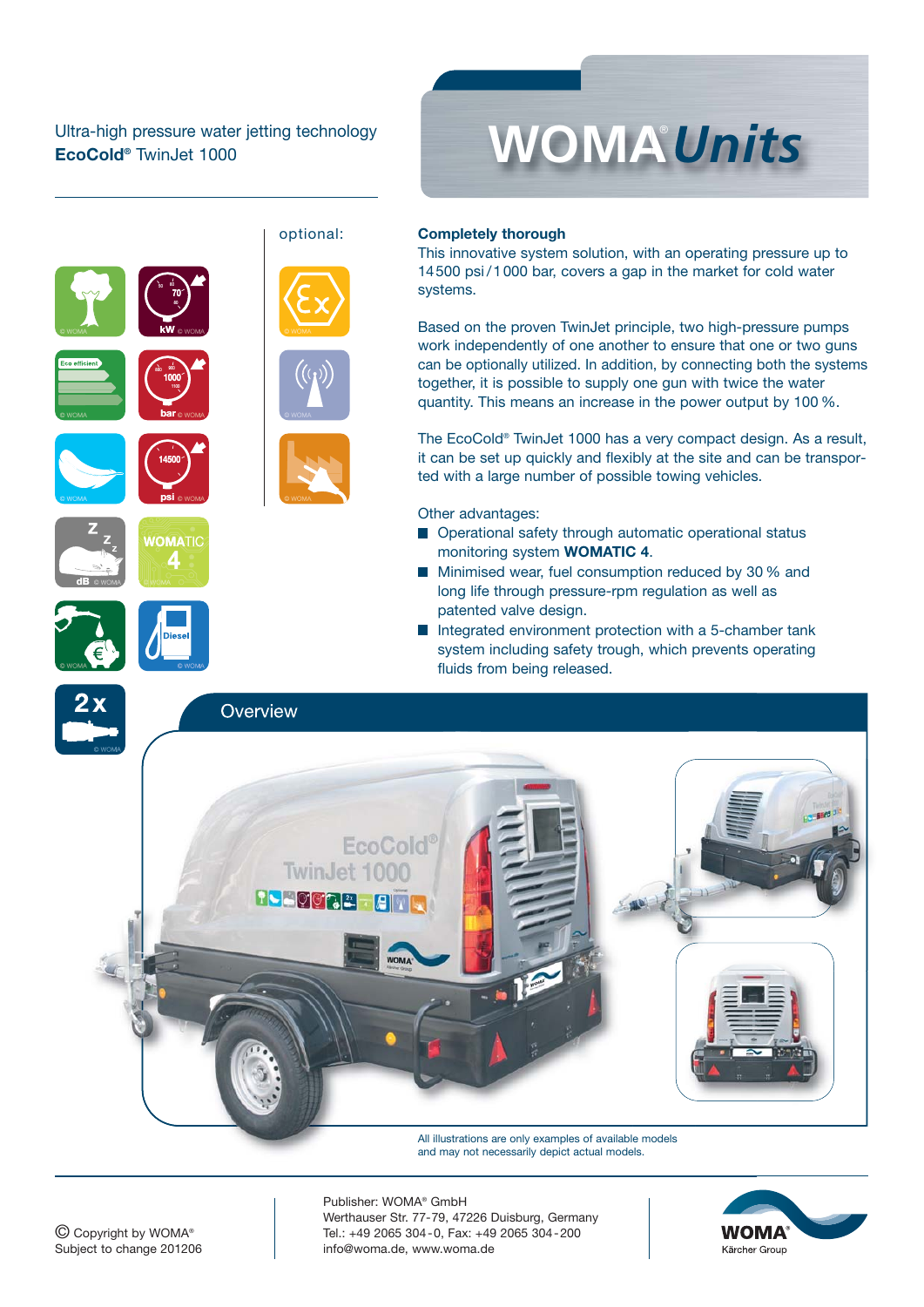# Ultra-high pressure water jetting technology **EcoCold®** TwinJet 1000

















|                                                         | EcoCold <sup>® 1)</sup><br>TwinJet 1000<br>690.6072 |  |
|---------------------------------------------------------|-----------------------------------------------------|--|
| Max. operating pressure                                 | 2 x 14500 psi/<br>2 x 1000 bar                      |  |
| Max flow rate                                           | 2 x 15 l/min.*,<br>$1 \times 30$ $l/min.*$          |  |
| High-pressure pump                                      | 2 x WOMA <sup>®</sup> 70 Y<br>P 14                  |  |
| Power                                                   | 70 kW** /<br><b>Diesel</b>                          |  |
| Fuel tank                                               | 2001* Diesel                                        |  |
| <b>Water tank</b>                                       | $200!$ *                                            |  |
| Antifreeze tank                                         | 25!                                                 |  |
| Sound power level<br>Lwa (2001/14/EC)                   | $\leq$ 108 dB(A)                                    |  |
| H.P. connection                                         | $2 \times M$ 24 $\times$ 1.5                        |  |
| <b>Empty weight</b>                                     | 1470 kg                                             |  |
| Dimensions <sup>2), 3)</sup><br>$(L \times W \times H)$ | 4100 x 1940<br>x 2000 mm                            |  |

<sup>1)</sup> E-EXI-design also available as option.

Technical Data

<sup>2)</sup> Adjustable-height towing bar also available as option.

Stationary or mobile.

\* 1liter ≙ 0.2641 US.liq.gal

\*\* 1kW ≙ 1.36 PS, 1kW ≙ 1.341 HP

## Standard accessories

| O | 1 x high-pressure gun, lance, |
|---|-------------------------------|
|   | nozzle connection and nozzle  |

ō 1 x high-pressure hose 20 m

 $\Box$ 1 x cable reel with 30 m electric cable and plug, adapter for dual pump combination

#### Recommended accessories

Wireless remote control

❷ Swivel hose connection up to 43500 psi / 3000 bar

- **3** Water/abrasive-sandblasting system<br>**4** Eco Top Rotating Cleaner for high su
- Eco Top Rotating Cleaner for high surface production
- **6** Whirl Jet Nozzle
- **O** WOMA® Speed Control® 3000<br> **O** Foot switch, Remote control b
- Foot switch, Remote control box: optional E–EXI

This list is just a sample of our comprehensive range of accessories.

Publisher: WOMA® GmbH Werthauser Str. 77-79, 47226 Duisburg, Germany Tel.: +49 2065 304-0, Fax: +49 2065 304-200 info@woma.de, www.woma.de